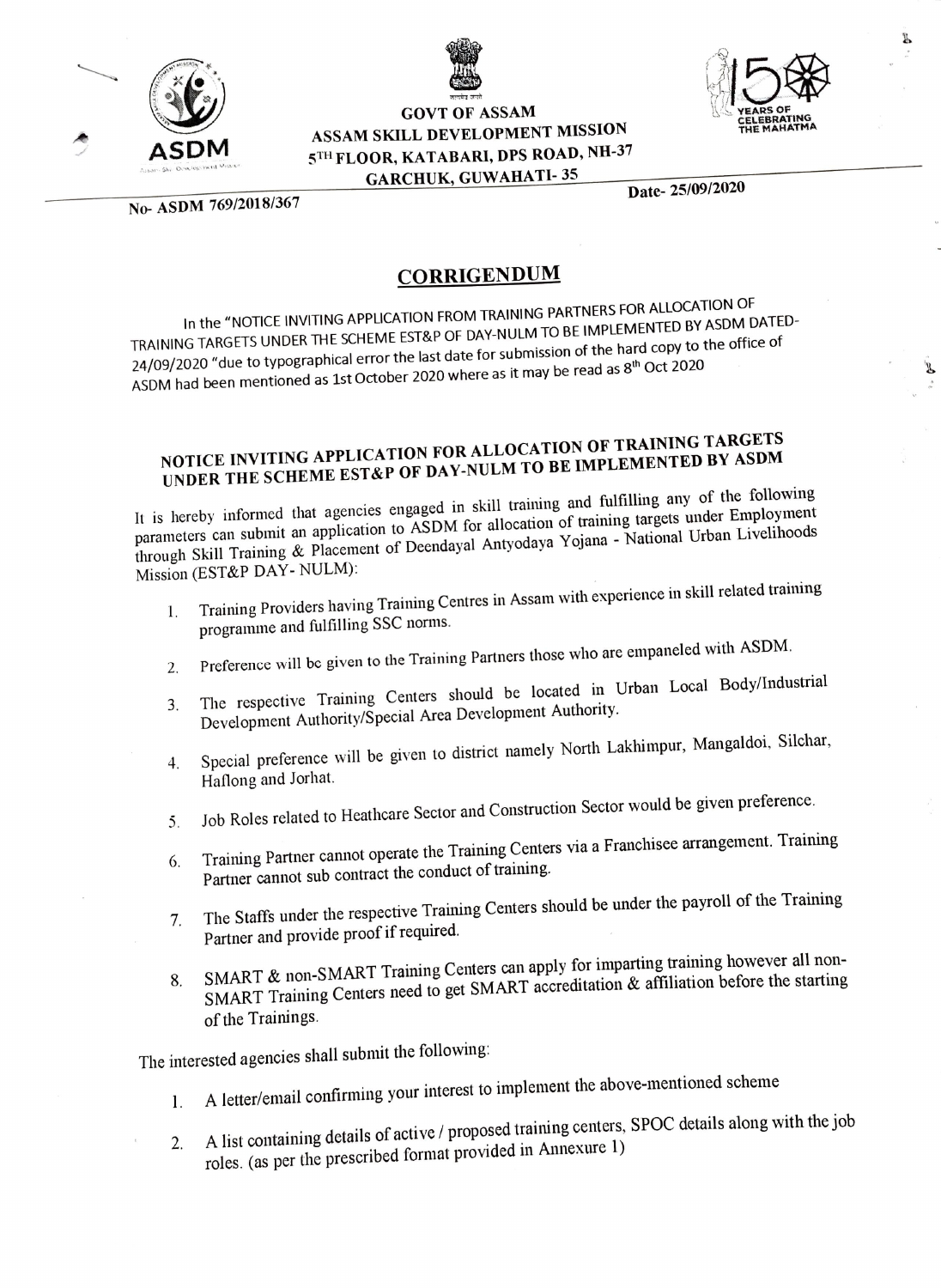3. Work Experience Letter/Document related to skill training has to be provided by the agency

- 3.
- Letter of Intent has to be submitted by the agency.
- 4. 5. PAN card of the respective organization.
- 6. Rent Agreement of the Training Center
- 7. Valid Training of Trainers (TOT) certificate of the Trainers related to the Job Roles Applied.
- 
- 

8. Proof of Smart Accreditation.<br>Target Allocation under DAY NULM scheme to any training partners is the sole decision of Mission

Director.<br>The details need to be submitted in hard copy to ASDM latest by 8<sup>th</sup> October 2020, before 4 pm. The details of the SPOC for communication and clarification on this matter are as follows:

| Ms. Suprity Das<br>Skill Project Manager<br>8638500374 |
|--------------------------------------------------------|
|                                                        |
|                                                        |

## E-Mail IDs to which proposals are to be sent:

- missiondirector.asdm@gmail.com 1.
- suprity.asdm@gmail.com 2.

## Address:

5th Floor, ASDM Office, Katabari, DPS Road, Garchuk, Guwahati - 781035, Assam

Sd/- Mission Director, Assam Skill Development Mission  $\prime$ 

 $\hat{\mathbf{v}}$